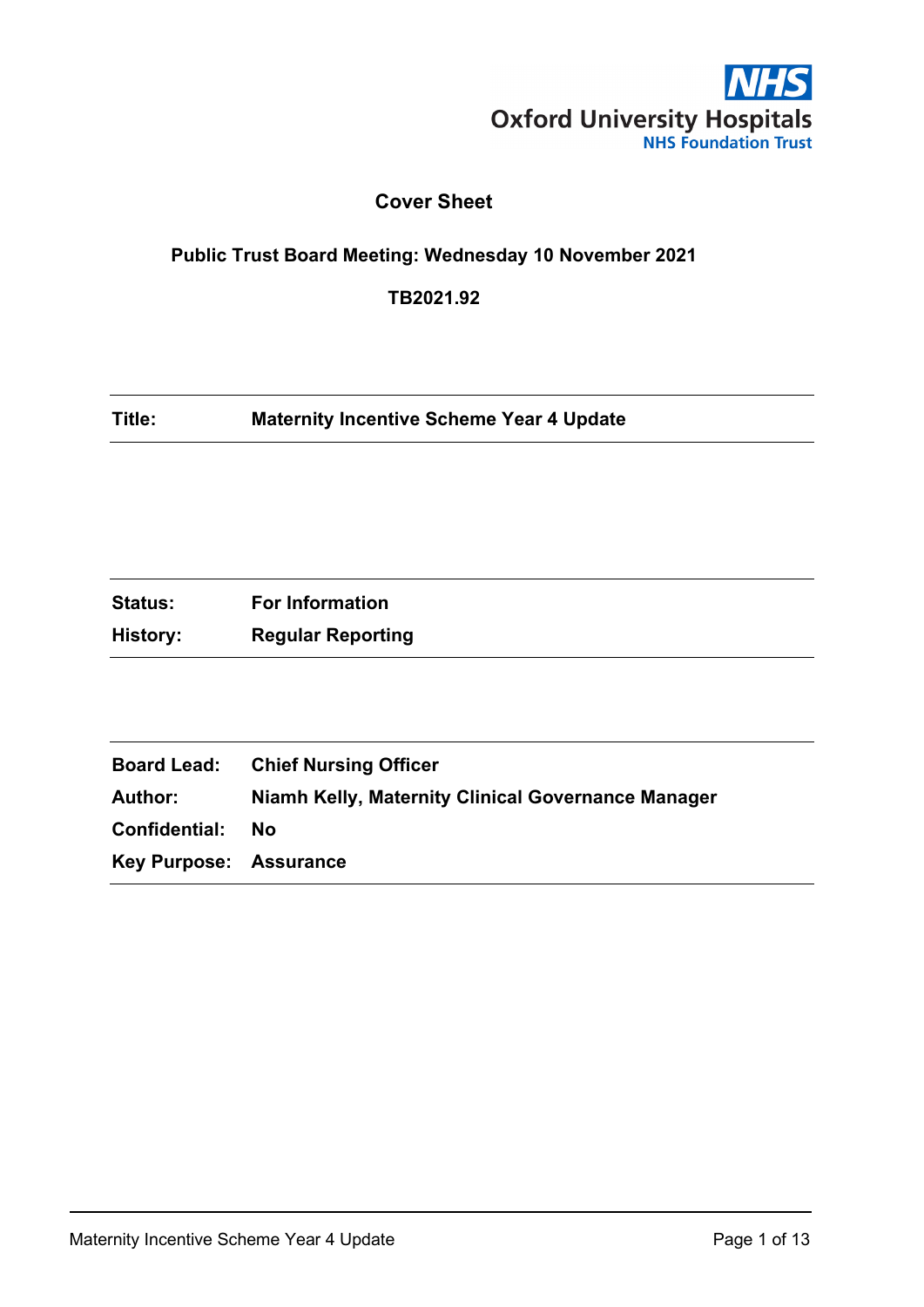## <span id="page-1-0"></span>**Executive Summary**

- 1. This paper is to update the Trust Board on the ten maternity safety actions included in the NHS Resolution Maternity Incentive Scheme Year 4 which was launched on 9 August 2021. On the 27 September 2021 NHS Resolutions decided to extend the Scheme's interim deadlines to support trusts. There were also revisions to some of the safety actions' subrequirements. These revisions were shared with members on 15 October 2021.
- 2. This paper outlines the significant changes to the Safety Standards of Maternity Incentive Scheme year 4.

### **Recommendations**

- The Board is asked to note the contents of the update report
- The Board is asked to note the risk associated with the achievement of year 4 requirements and note the actions in place to progress towards delivery.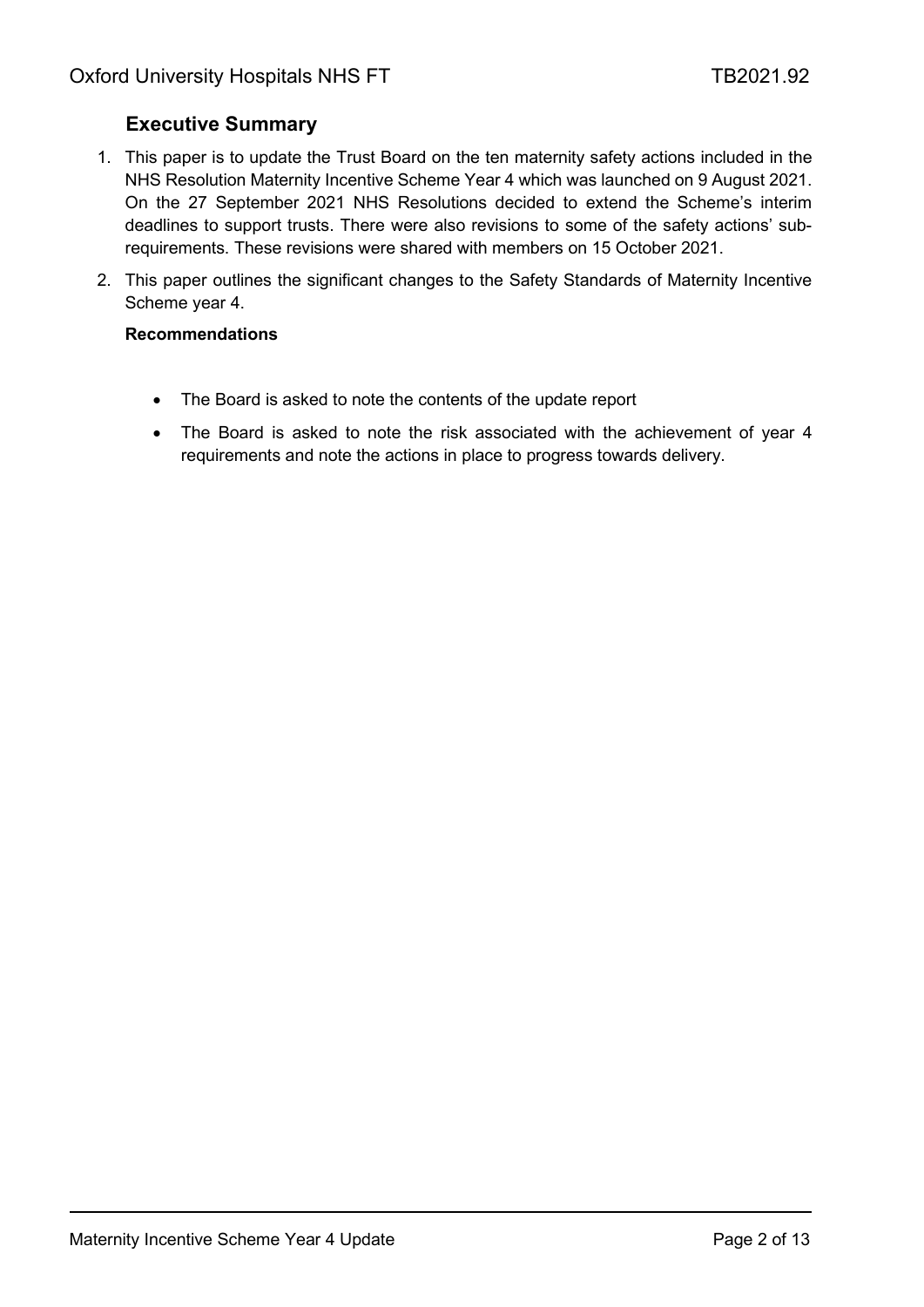## Contents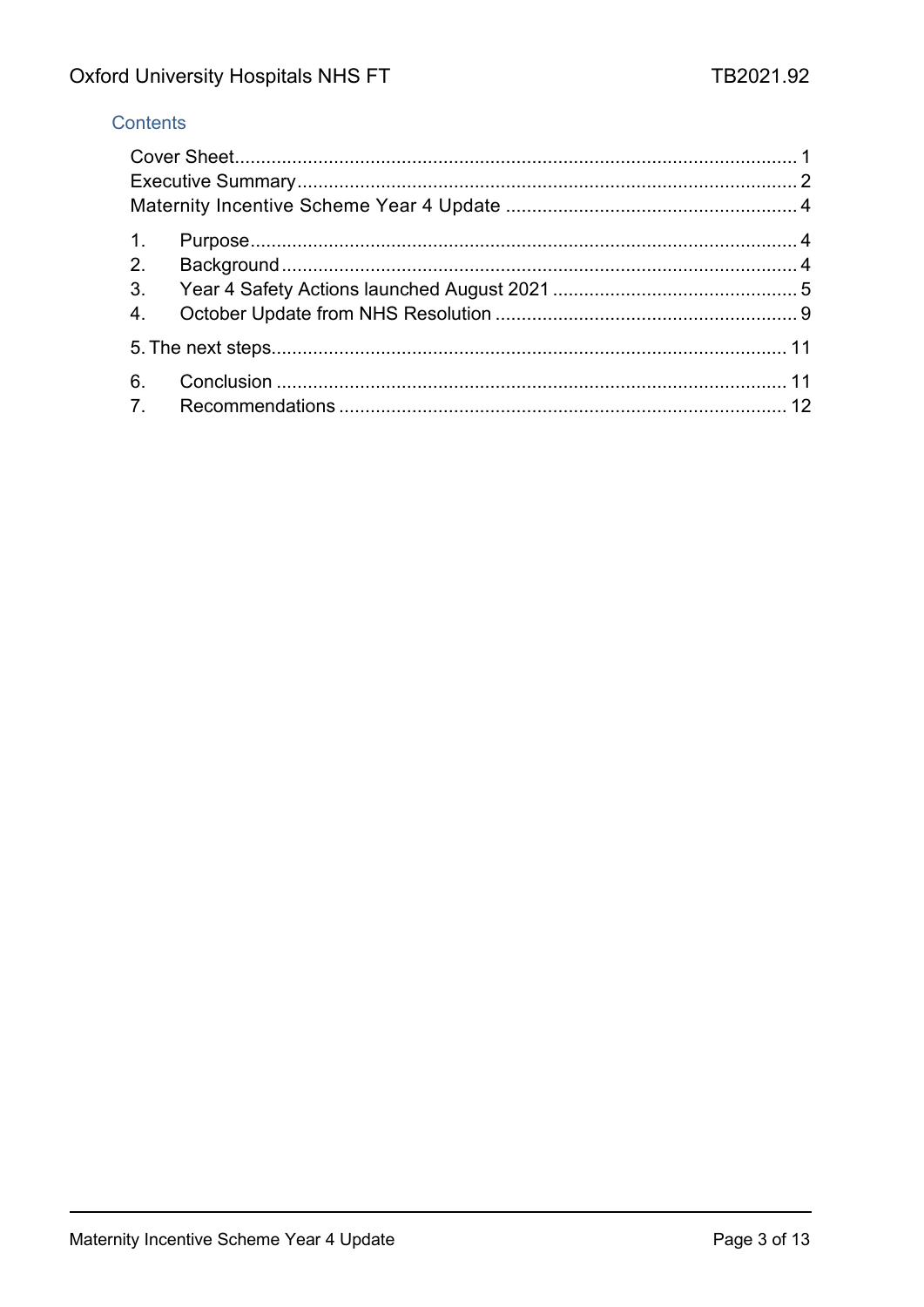# <span id="page-3-0"></span>**Maternity Incentive Scheme Year 4 Update**

## <span id="page-3-1"></span>**1. Purpose**

1.1. This paper is to update the Trust Board on the ten maternity safety actions included in the NHS Resolution Maternity Incentive Scheme Year 4 which was launched on 9 August 2021. On the 27 September 2021 NHS Resolutions decided to extend the Scheme's interim deadlines to support trusts. There were also revisions to some of the safety actions' sub-requirements. These revisions were shared with members on 12 October 2021.

## <span id="page-3-2"></span>**2. Background**

- 2.1. NHS Resolution (NHSR) is operating year four of the Clinical Negligence Scheme for Trusts (CNST) maternity incentive scheme to support the delivery of safer maternity care. As in previous years, as a member of the CNST Oxford University Hospitals NHS Foundation Trust (OUH FT) will contribute an additional 10% of the CNST maternity premium to the scheme.
- 2.2. If OUH FT can demonstrate they have achieved full compliance of all the ten safety actions, then the Trust will recover their contribution relating to the CNST maternity incentive fund and will also receive a share of any unallocated funds. However, if the Trust cannot demonstrate full compliance with the 10 safety actions, then the Trust will not recover their contribution to the CNST maternity incentive fund but may be eligible for a small discretionary payment from the scheme to help make progress towards meeting the requirements of the actions that were not achieved. This discretionary payment would be at a much lower level than the 10% contributed.
- 2.3. To be eligible for payment under the scheme, the Trust must submit their completed Board declaration form the NHS Resolution by 12 noon on 30 June 2022. The declaration form must be signed three times and dated by the Trust's Chief Executive Officer (CEO) confirming that:
	- $\triangleright$  The Trust Board are satisfied that the evidence provided to demonstrate achievement of the ten maternity safety actions meets the required standard as set out in the 'Ten maternity safety actions with technical guidance' document (see appendix 1).
	- $\triangleright$  The content of the declaration form must be discussed with the commissioner of the Trust's maternity services.
	- $\triangleright$  There are no reports covering either this year (2021/22) or 2022/23 that relate to the provision of maternity services that may subsequently provide conflicting information to your declaration (e.g., Care Quality Commission (CQC) inspection report, Healthcare Safety Investigation Branch (HSIB) investigation reports etc.). All such reports should be brought to the MIS team's attention before 30 June 2022.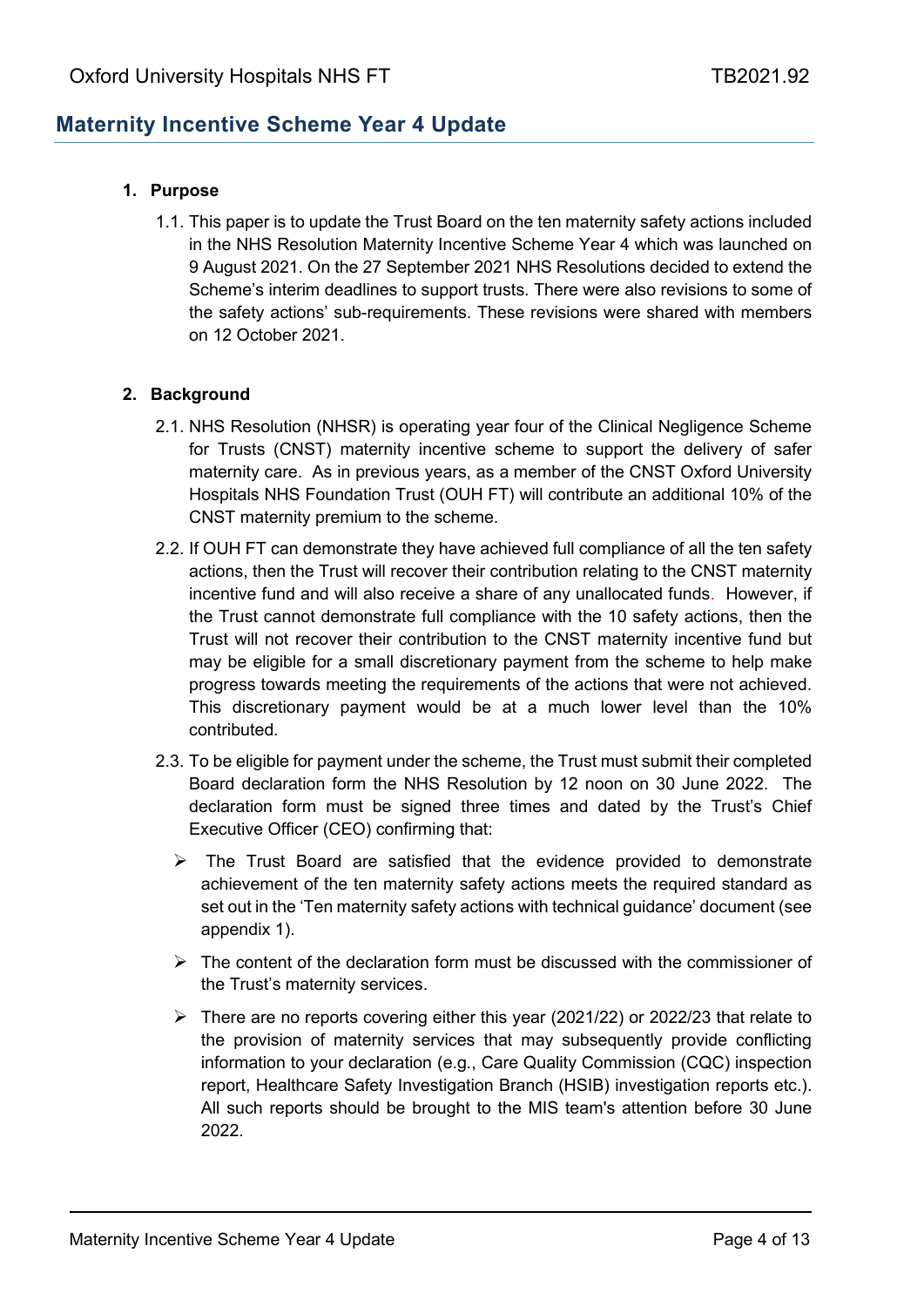This paper outlines the required standards for each of the ten safety actions along with the initial evaluation of the status and level of risk for each standard (see section 3 below).

## <span id="page-4-0"></span>**3. Year 4 Safety Actions launched August 2021**

- 3.1. The Maternity Incentive Scheme was relaunched in August 2021. There were significant changes to the safety standards and there is risk associated with the achievement of year 4 requirements.
- 3.2. **Safety Action 1**: Are you using the National Perinatal Mortality Review Tool (PMRT) to review perinatal deaths to the required standard?

The key changes:

- $\triangleright$  All eligible deaths to be notified to MBRACE-UK within two working days rather than seven and the surveillance information where required must be completed within one month of the death rather than four months.
- $\triangleright$  A review using the PMRT of 95% of all deaths of babies, suitable for review must have been started within two months of each death
- $\triangleright$  There is further clarification regarding the multi-disciplinary review and individuals to be involved.
- 3.3. **Safety Action 2**: Are you submitting data to the Maternity Services Data Set (MSDS) to the required standard?

The key changes:

- $\triangleright$  Trust has procured a Maternity Information System complying with the forthcoming commercial framework (published by NHSX) and are complying with Information Standard Notices or have a fully funded plan to procure a Maternity Information System from the forthcoming commercial frameworks and comply with the Standard Notices and attend at least one engagement session organised by NHSX. The commercial framework release date is 20 September. Therefore, the solution to procure must come from this framework.
- $\triangleright$  Assurance that 9 out of 11 Clinical Quality Metrics (CQIMS) have passed the associated data quality criteria of the national Maternity Services Dashboard. This will require the implementation of some digital changes to the existing system.
- $\triangleright$  Data requirement percentage targets for height, weight, BMI, and complex social factors at the first antenatal booking appointment.
- Continuity of carer data regarding the proportion of women placed on CoC pathway by the 28 weeks antenatal appointment and receiving CoC.
- $\triangleright$  Personalised Care and Support planning at three stages in the pregnancy which includes antenatal care plan by 16+1 weeks gestation, birth care plans by 34+1 weeks gestation and postpartum care plans by 36+1 weeks gestation.
- *3.4.* **Safety Action 3**: Can you demonstrate that you have transitional care services in place to minimise separation of mothers and their babies and to support the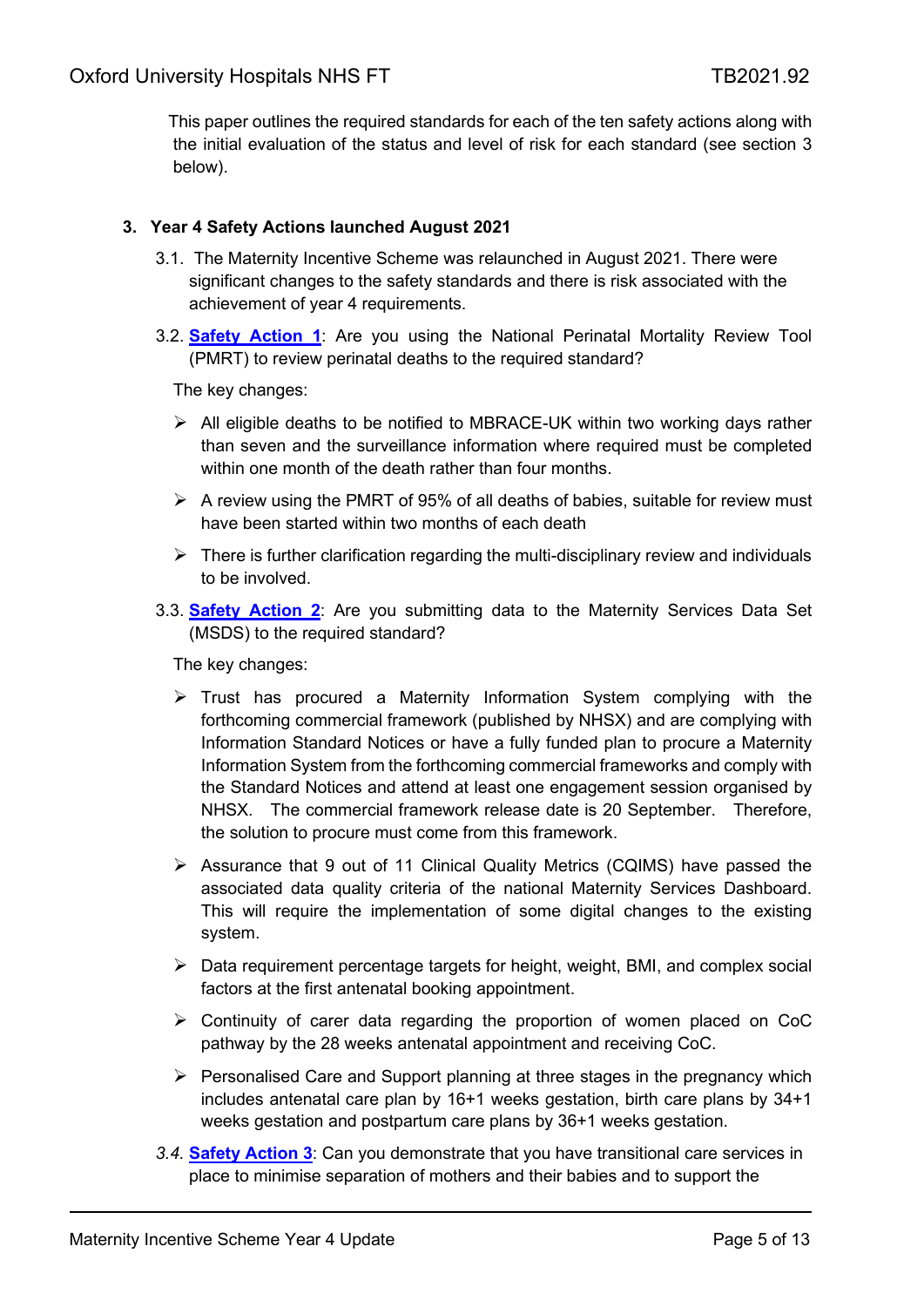recommendations made in the Avoiding Term Admissions into the Neonatal units Programme?

Key Changes:

- $\triangleright$  Pathways of care into transitional care have been jointly approved by maternity and neonatal teams with a focus on minimising separation of mothers and babies.
- $\triangleright$  The pathways of care have been fully implemented and is audited quarterly. Audit findings are shared with the neonatal safety campion, Local Maternity and Neonatal Systems (LMNS), commissioners and Integrated Care Systems (ICS) quality surveillance meeting each quarter.
- $\triangleright$  A data recording process for capturing existing transitional care activity regardless of place or if not already in place, a secondary data recording process is set up to inform future capacity management for late preterm babies who could be cared for in a TC setting.
- $\triangleright$  LMNS and commissioners to inform capacity planning as part of the family integrated care component of the Neonatal Critical Care Transformation Review and to inform future development to TC to minimise separation of mother and baby.
- $\triangleright$  Review of term admissions to the neonatal unit to include the number of admissions that would have met the current TC admissions criteria but were admitted to the neonatal unit due to capacity or staffing issues. The review needs to include the number of babies that remained or were admitted to the Neonatal Unit because of their need for nasogastric tube feeding but could have been for on a TC if nasogastric feeding was supported there.
- 3.5. **Safety Action 4**: Can you demonstrate an effective system of clinical\* workforce planning to the required standard?

Key Changes:

- $\triangleright$  Obstetric consultant team and maternity senior management team should acknowledge and commit to incorporating the principles outlined in the RCOG workforce document: 'Roles and responsibilities of the consultant providing acute care in obstetrics and gynaecology' into their services.
- $\triangleright$  To monitor their compliance of consultant attendance for the clinical situations listed in this document when a consultant is required to attend in person.
- $\triangleright$  A duty anaesthetist is immediately available for the obstetric unit 24 hours a day and should always have clear lines of communication to the supervising anaesthetic consultant. They should be able to delegate care for their nonobstetric patients in order to be able to attend immediately to obstetric patients.
- $\triangleright$  The Trust Board should evidence progress against the action plan developed in year 3 of MIS as well as include new relevant action to address deficiencies for the Neonatal medical and nursing workforce to meet the British Association of Perinatal Medicine (BAPM) national standards for junior medical staffing and nursing standards.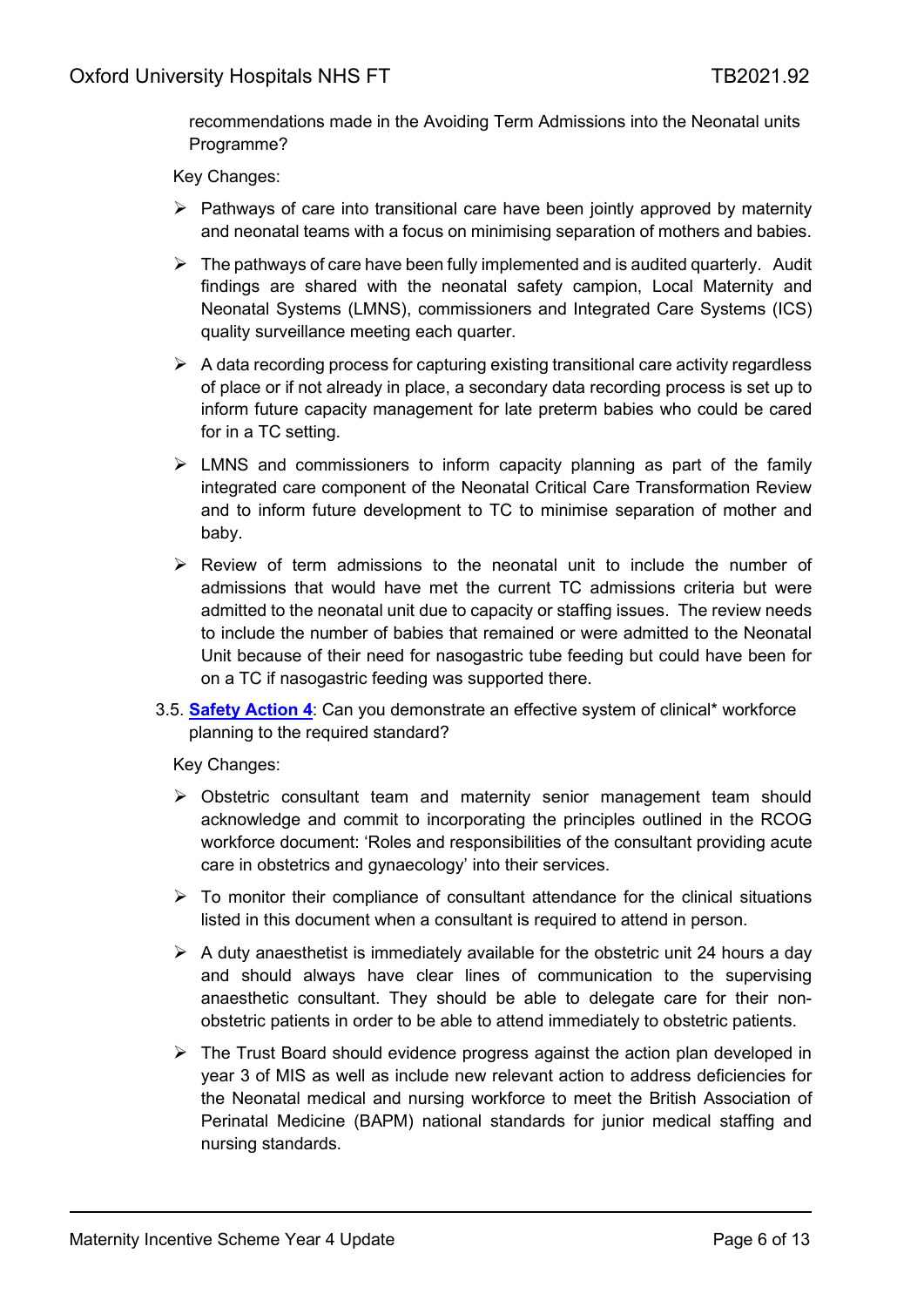3.6. **Safety Action 5**: Can you demonstrate an effective system of midwifery workforce planning to the required standard?

*(Note: requirements are almost identical to MIS year 3 apart from submitting a report every 6 months rather than yearly to the Trust Board)*

3.7. **Safety Action 6**: Can you demonstrate compliance with all five elements of the Saving Babies' Lives care bundle Version 2?

Key changes:

- $\triangleright$  Submission of the quarterly care bundle surveys to the Trust Board.
- $\triangleright$  The trust will fail Safety action 6 if the process indicator metric compliance is less than 80% for element 1-Smoking monitoring, element 2-fetal growth restriction monitoring and element 3- reduced fetal movement monitoring. If the process indicator scores are less than 95%, action plan is required to achieve >95%.
- $\triangleright$  Element 4 Fetal Monitoring requires the Trust Board to confirm that 90% of eligible staff have attended local multi-professional training annually and have a dedicated Lead Midwife (0.4 WTE) and lead Obstetrician (0.1 WTE) appointed by the end of 2021.
- $\triangleright$  Element 5 Premature labour, has been extended to include the percentage of singleton live births occurring more than 7 days after completion of first course of corticosteroids and audit of women booked have been risk assessed for premature labour and referred to the appropriate care pathway. The risk assessment and management in multiple pregnancy complies with NICE guidance or a variant that has been agreed with local commissioners following advice from the provider's clinical network.
- $\triangleright$  The Trust should specifically confirm that they have a dedicated Lead Consultant Obstetrician with demonstrated experience to focus on and champion best practice in preterm birth prevention.
- 3.8. **Safety Action 7**: Can you demonstrate that you have a mechanism for gathering service user feedback, and that you work with service users through your Maternity Voices Partnership to coproduce local maternity services?

Key Changes:

- $\triangleright$  The MVP Chair is being renumerated which reflects the time commitment and requirements of the role given and remuneration should take place in line with agreed Trust processes. The service users of the MVP can claim child costs in a timely way. Currently there is no funding for child costs.
- $\triangleright$  The MVP work programme has been agreed and recorded in the MVP minutes and ratified in the minutes of the LMS board.
- 3.9. **Safety Action 8**: Can you evidence that a local training plan is in place to ensure that all six core modules of the Core Competency Framework will be included in your unit training programme over the next 3 years, starting from the launch of MIS year 4? In addition, can you evidence at least 90% of each maternity unit staff group have attended an 'in-house' one day multi-professional training day which includes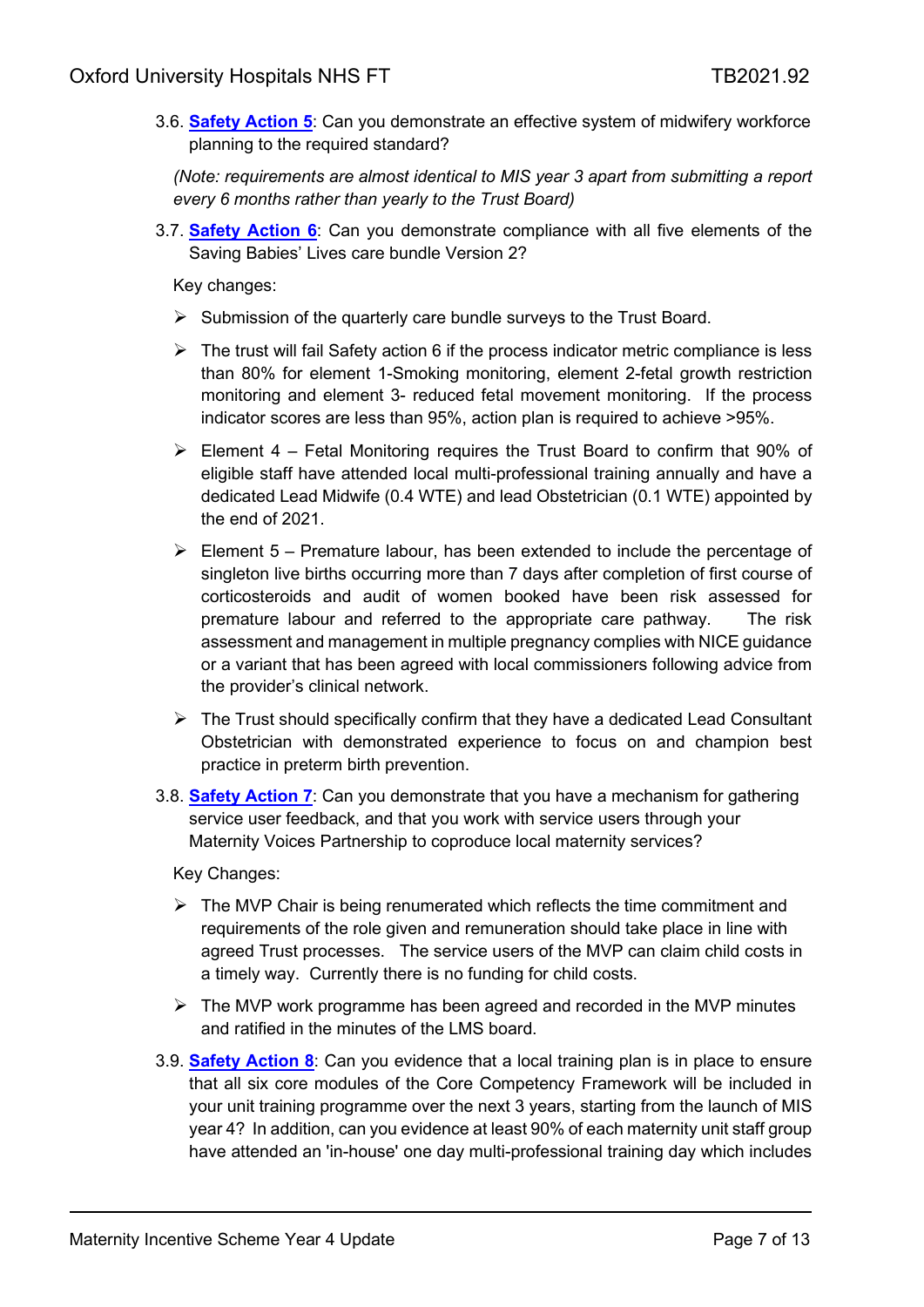a selection of maternity emergencies, antenatal and intrapartum fetal surveillance and Newborn life support, starting from the launch of MIS year 4?

Key Changes:

- $\triangleright$  Training plan to cover all six core modules of the Core Competency Framework that will span a 3-year time period
- Multi-professional 'in-house' training day should be reinstated as face-to-face training no later than 30 September 2021. Attendance of 90% of each identified maternity staff groups. This will be challenging due to lack of training venues and potential Covid restrictions.
- $\triangleright$  Fetal Monitoring and surveillance should be consistent with the Ockenden Report (2021).
- $\triangleright$  There has been changes to the content of the multi-professional maternity emergencies as set out in the Core Competency Framework. All core competencies should be covered in the three-year period. One of the competencies to include a learning from excellence case study and at least one of the four emergency scenarios should be conducted in the clinical area ensuring full attendance from the relevant wider multi-professional team.
- $\triangleright$  All staff in attendance at births should attend local neonatal life support training every year. Details of the minimum training requirements are specified including details of the gold standard.
- 3.10 **Safety Action 9**: Can you demonstrate that there are robust processes in place to provide assurance to the Board on maternity and neonatal safety and quality issues?

Key Changes:

- $\triangleright$  Evidence that the revised pathway developed in year 3 that describes how safety intelligence is shared from frontline staff, Board safety champions, between each other, the Board, new local maternity, and neonatal systems (LMNS), regional quality groups involving the Regional Chief Midwife and Lead Obstetrician to ensure early action and support is provided for areas of concern or need in line with the perinatal quality surveillance model.
- $\triangleright$  Trust's claims scorecard is reviewed alongside incident and complaint data and discussed by Board Level safety champions at Trust level quality meeting each quarter, beginning no later than quarter 3.
- $\triangleright$  Evidence of an action plan that describes how the maternity service will work towards CoC being the default model of care offered to all women by March 2023.
- $\triangleright$  Insights from culture surveys undertaken have been used to informal local quality improvement plans by April 2022.
- 3.11 **Safety Action 10**: Have you reported 100% of qualifying cases to Healthcare Safety Investigation Branch (HSIB) and to NHS Resolution's Early Notification scheme for 2021/22?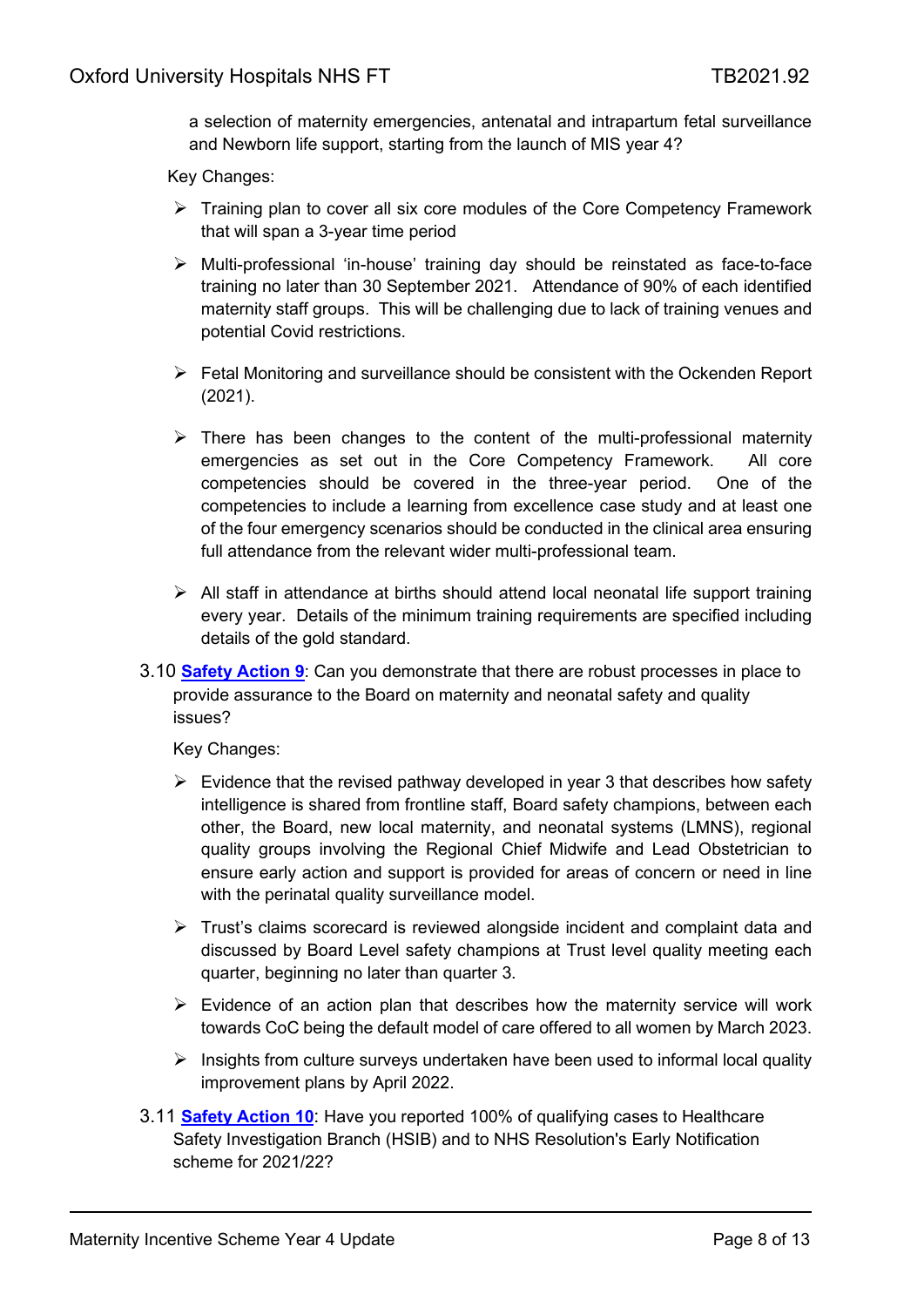*(Note: requirements are identical to MIS year 3)*

#### <span id="page-8-0"></span>**4. October 2021 Update from NHS Resolution**

- 4.1. Following the relaunch of year four of the Maternity Incentive Scheme (MIS) on 9 August 2021, NHS Resolution, and the Collaborative Advisory Group (CAG) have continued to monitor the Trusts' position in relation to Covid-19, staffing and acuity and the challenges faced by Trusts in achieving the Scheme's safety actions.
- 4.2. The CAG met on 27 September 2021 to discuss a range of options to support Trusts and a decision was made to extend the Scheme's interim deadlines.
- 4.3. A revision regarding the frequency of some of the safety actions' subrequirements have also been reviewed.
- 4.4.While the Scheme's reporting requirements need to continue, they brought the following revisions to our attention on the 15 October 2021. These revisions will be included in the updated year four guidance, which will be published in the updated year four guidance which will be published in the forthcoming weeks:
- 4.5. **Safety Action 1 – PMRT** Extension of the reporting requirement to MBRRACE-UK from 2 working days to **7 working days.**
- 4.6. **Safety Action 2 - NHS Digital** The wording of standard 3) has been amended.

"*First antenatal booking appointment*" has be amended to "*by 14+1 week's gestation*".

"*Booked in the month*" has be amended to "*women reaching 14+1 week's gestation in the month*".

The new wording of the standard 3 is as following "*January 2022 data contained height and weight data, or a calculated Body Mass Index (BMI), recorded by 14+1 week's gestation for 90% of women reaching 14+1 week's gestation in the month*".

An important note has been added within the technical guidance "*A woman's Personalised Care and Support Plan is a live document that should be reviewed at each appointment. The below timescales indicate the point at which a plan for the relevant phase should have been started in discussion with the woman and recorded in MSDS. Please see the technical guidance section for further information on the type of information that should be included within plans by these timescales*".

FAQs have been added within the technical guidance around NHSX framework and criteria 5.

Trusts are encouraged to use non-clinical staff for data submission to MSDS. In addition, Trusts are also asked to note the additional information added in the technical guidance around "sustained engagement"

#### 4.7. **Safety Action 3 – ATAIN**

Extension of standard a) timeframe from September 2021 to Monday 10 January 2021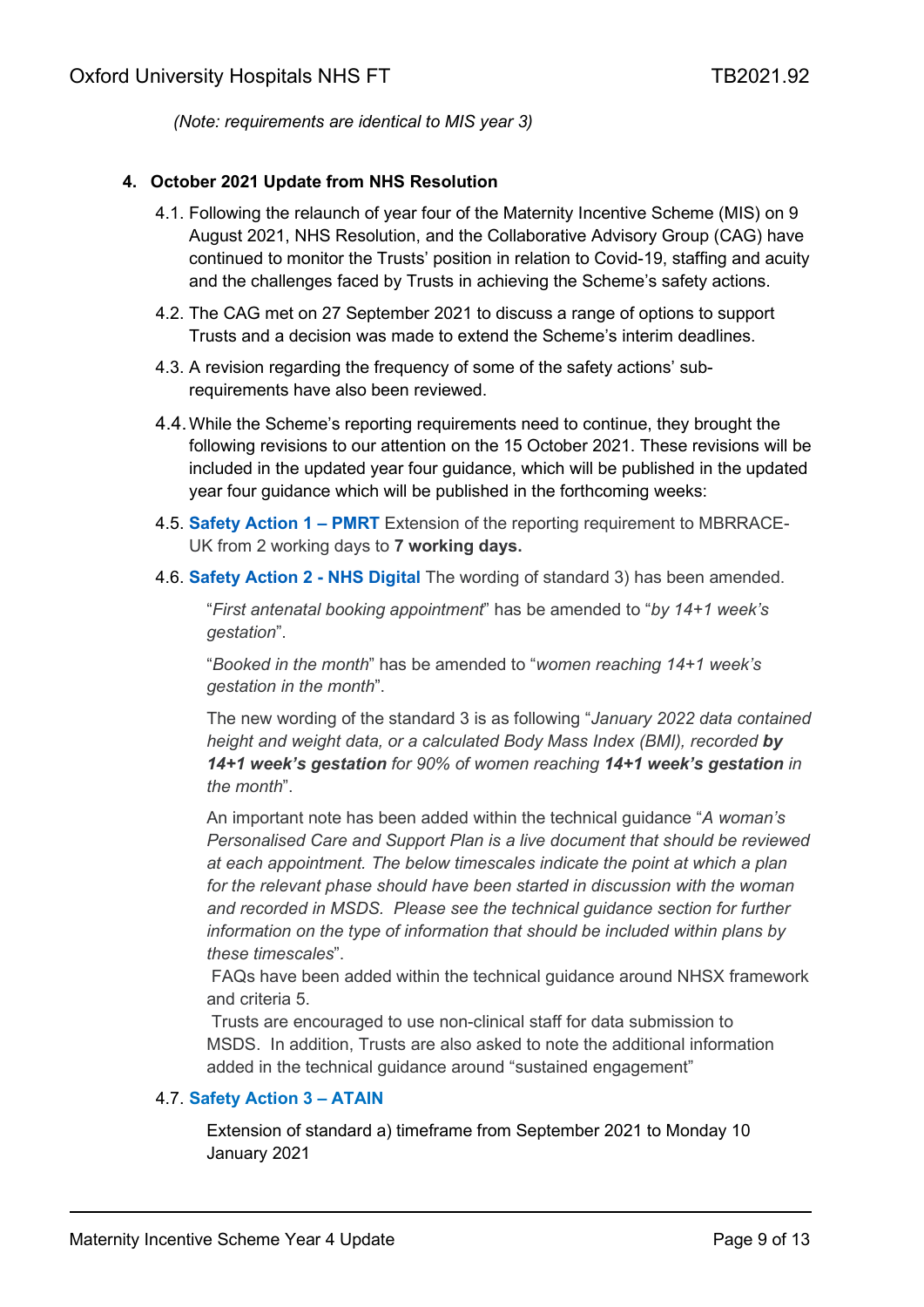Extension of standard b) from quarter 2 to quarter 3 of 2021/22

Extension of standard c) from September 2021 to Monday January 2021

Extension of standard e) from quarter 2 to quarter 3 of 2021/22

Extension of standard f0 from November 2021 to February 2022

- 4.8. **Safety Action 4 - Clinical Workforce** There were no changes.
- 4.9. **Safety Action 5 – Midwifery Workforce** There were no changes.

### 4.10. **Safety Action 6 -SBL**

Suspension of the quarterly care bundle surveys until January 2022.

- $\triangleright$  Element 1: If there is a delay in the provider trust's ability to submit these data to MSDS then compliance can be determined using their interim data recording method. The denominator should still be the total number of women at booking or 36 weeks gestation, as appropriate for each process indicator.
- $\triangleright$  Element 2: Trusts can omit the quarterly review of 10 cases of babies that were born <3rd centile >37+6 weeks for quarter 3 of this financial year if staffing is critical this directly frees up staff for the provision of clinical care.
- $\triangleright$  Element 4: please refer to safety action 8.
- 4.11. **Safety Action 7 – MVP** No changes

#### 4.12. **Safety Action 8 – Training** the Maternity Incentive Scheme encourages the

 reinstatement of face-to-face training however for situations where this is not possible:

- $\triangleright$  Face to face, remote or digital training (which covers the requirements within the safety actions) will be accepted to count towards the training percentage.
- $\triangleright$  The requirement around reintroduction of face-to-face training by 30 September has been removed.
- **NB** The minimum evidential requirements for safety action 8 remain. It is recognised that temporary modifications may be necessary in light of the Covid-19 pandemic. In such cases the Board needs to ensure that these are mitigated and agreed to ensure the safe provision of services. Details of any modifications, and the agreed mitigations will be expected to be shared with the Trust Board by the 31<sup>st</sup> December 2021.

#### 4.13. **Safety Action 9 – Safety Champions**

Revisions have been made to the timeframes in Safety Action 9 relating to: evidence of a revised written pathway in line with the perinatal quality surveillance model; progress with actioning named concerns from staff walkarounds; and evidence that the Trust's claims scorecard is reviewed.

 $\triangleright$  Standard a) and b) timeframes have been extended; evidence of a revised written pathway, in line with the perinatal quality surveillance model, that is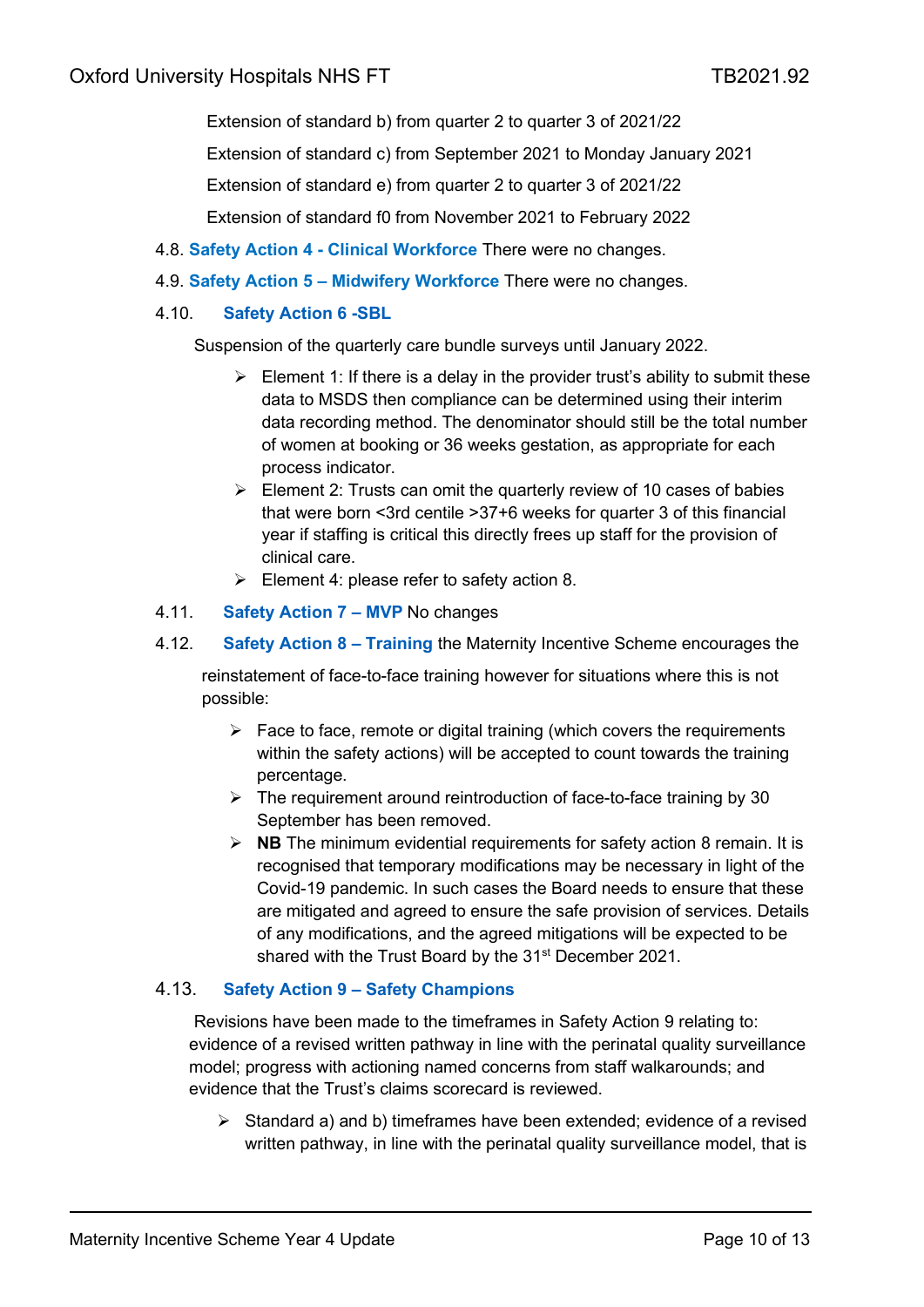visible to staff and meets the requirements detailed in part a) and b) of the action extended from September 2021 to 10 January 2021.

- $\triangleright$  Evidence that discussions regarding safety intelligence, including the number of incidents reported as serious harm, themes identified, and actions being taken to address any issues; staff feedback from frontline champions and walkarounds; minimum staffing in maternity services and training compliance are taking place at Board level no later than **31 October 2021** (extended from 30 September 2021).
- $\triangleright$  Progress with actioning named concerns from staff workarounds are visible to both maternity and neonatal staff and reflects action and progress made on identified concerns raised by staff and service users no later than 10 January 2021 (extended from October 2021).
- $\triangleright$  The expectation is that monthly feedback sessions have continued from year 3 of the scheme. If for any reason these had been paused, they should be recommenced no later than **31 October 2021** (extended from 30 September 2021). The reason for pausing feedback sessions should be captured in the minutes of the Board meeting, detailing mitigating actions to prevent future disruption to these sessions.
- $\triangleright$  Evidence that the Trust's claims scorecard is reviewed alongside incident and complaint data and discussed by the maternity, neonatal and Trust Board level safety champions at a Trust level (Board or directorate) quality meeting each quarter, beginning no later than **quarter 4** (instead of quarter 3).

## 4.14. **Safety Action 10 - HSIB/EN reporting**

There were no changes.

## <span id="page-10-0"></span>**5. The next steps**

5.1. A detail benchmarking review is underway to assess the service provision against the 10 safety standards published in the Maternity Incentive Scheme year 4. The initial review has shown that there have been significant changes to many of the 10 Safety Standards requirement in comparison to the Maternity Incentive Scheme year 3. A detailed action plan is in the process of being developed. With the significant changes to the safety standards, there is risk associated with the achievement of year 4 requirements.

## <span id="page-10-1"></span>**6. Conclusion**

6.1. This paper outlines the significant changes to the Safety Standards of Maternity Incentive Scheme year 4. There is a risk associated with the achievement of year 4 requirements.